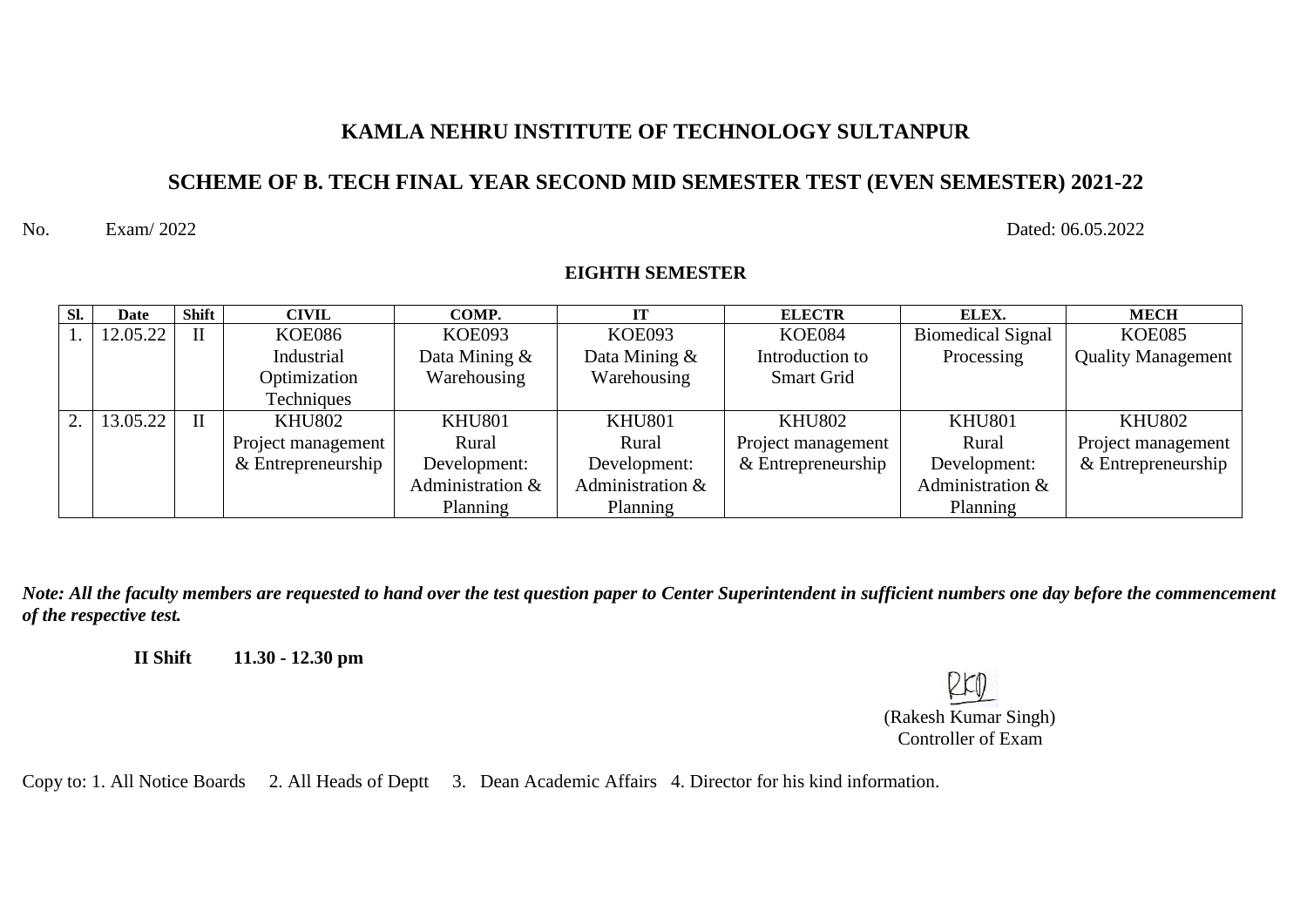#### **KAMLA NEHRU INSTITUTE OF TECHNOLOGY SULTANPUR SCHEME OF B. TECH THIRD YEAR SECOND MID SEMESTER TEST (EVEN SEMESTER) 2021-22**

No. Exam/ 2022 Dated: 06.05.2022

#### **SIXTH SEMESTER**

| SI. | <b>Date</b> | <b>Shift</b> | <b>CIVIL</b>             | COMP.                 | IT                         | <b>ELECTR</b>            | ELEX.                      | <b>MECH</b>        |
|-----|-------------|--------------|--------------------------|-----------------------|----------------------------|--------------------------|----------------------------|--------------------|
|     | 12.05.22    |              | <b>KCE601</b>            | <b>KCS601</b>         | <b>KCS601</b>              | <b>KEE601</b>            | <b>KEC601</b>              | <b>KME601</b>      |
|     |             |              | Design of Concrete       | Software              | Software                   | Power System -II         | Digital                    | Refrigeration and  |
|     |             |              | <b>Structures</b>        | Engineering           | Engineering                |                          | Communication              | Air Conditioning   |
| 2.  | 12.05.22    | III          | <b>KCE602</b>            |                       | <b>KIT601</b>              | <b>KEE602</b>            | <b>KEC602</b>              | <b>KME602</b>      |
|     |             |              | Transportation           | <b>KCS602</b>         | Data Analytics             | Microprocessor and       | <b>Control Systems</b>     | Machine Design     |
|     |             |              | Engineering              | Web Technology        |                            | Microcontroller          |                            |                    |
| 3.  | 13.05.22    |              | <b>KCE603</b>            | <b>KCS603</b>         | <b>KCS603</b>              | <b>KEE603</b>            | <b>KEC603</b>              | <b>KME603</b>      |
|     |             |              | Environmental            | Computer              | Computer                   | <b>Power Electronics</b> | Antenna and Wave           | Theory of Machines |
|     |             |              | Engineering              | <b>Networks</b>       | <b>Networks</b>            |                          | Propagation                |                    |
| 4.  | 13.05.22    | III          |                          |                       |                            | <b>KEE065</b>            | <b>KEC064</b>              |                    |
|     |             |              | <b>KCE064</b>            | <b>KCS061</b>         | <b>KCS061</b>              | <b>Electrical Energy</b> | Analog Signal              | Artificial         |
|     |             |              | <b>Foundation Design</b> | Big Data              | Big Data                   | Utilization and          | Processing                 | Intelligence       |
|     |             |              |                          |                       |                            | Traction                 |                            |                    |
|     |             |              | <b>KOE066</b>            | <b>KOE065</b>         | <b>KOE065</b>              | <b>KOE</b>               | <b>KOE062</b>              | <b>KOE065</b>      |
| 5.  | 14.05.22    |              | GIS & Remote             | <b>Computer Based</b> | <b>Computer Based</b>      | Open Elective            | <b>Embedded Systems</b>    | Computer based     |
|     |             |              | Sensing                  | Numerical             | Numerical                  |                          |                            | Numerical          |
|     |             |              |                          | Techniques            | Techniques                 |                          |                            | Techniques         |
| 6.  |             | III          | <b>KNC602</b>            | <b>KNC601</b>         | <b>KNC601</b>              | <b>KNC602</b>            | <b>KNC601</b>              | <b>KNC602</b>      |
|     | 14.05.22    |              | Constitution of          | Indian Tradition,     | Indian Tradition,          | Constitution of          | Indian Tradition,          | Constitution of    |
|     |             |              | India, Law and           | Culture and           | <b>Culture and Society</b> | India, Law and           | <b>Culture and Society</b> | India, Law and     |
|     |             |              | Engineering              | Society               |                            | Engineering              |                            | Engineering        |

*Note: All the faculty members are requested to hand over the test question paper to Center Superintendent in sufficient numbers one day before the commencement of the respective test.*

**I Shift 9.30AM - 10.30 AM III Shift 2.00PM - 3.00PM** 

(Rakesh Kumar Singh) Controller of Exam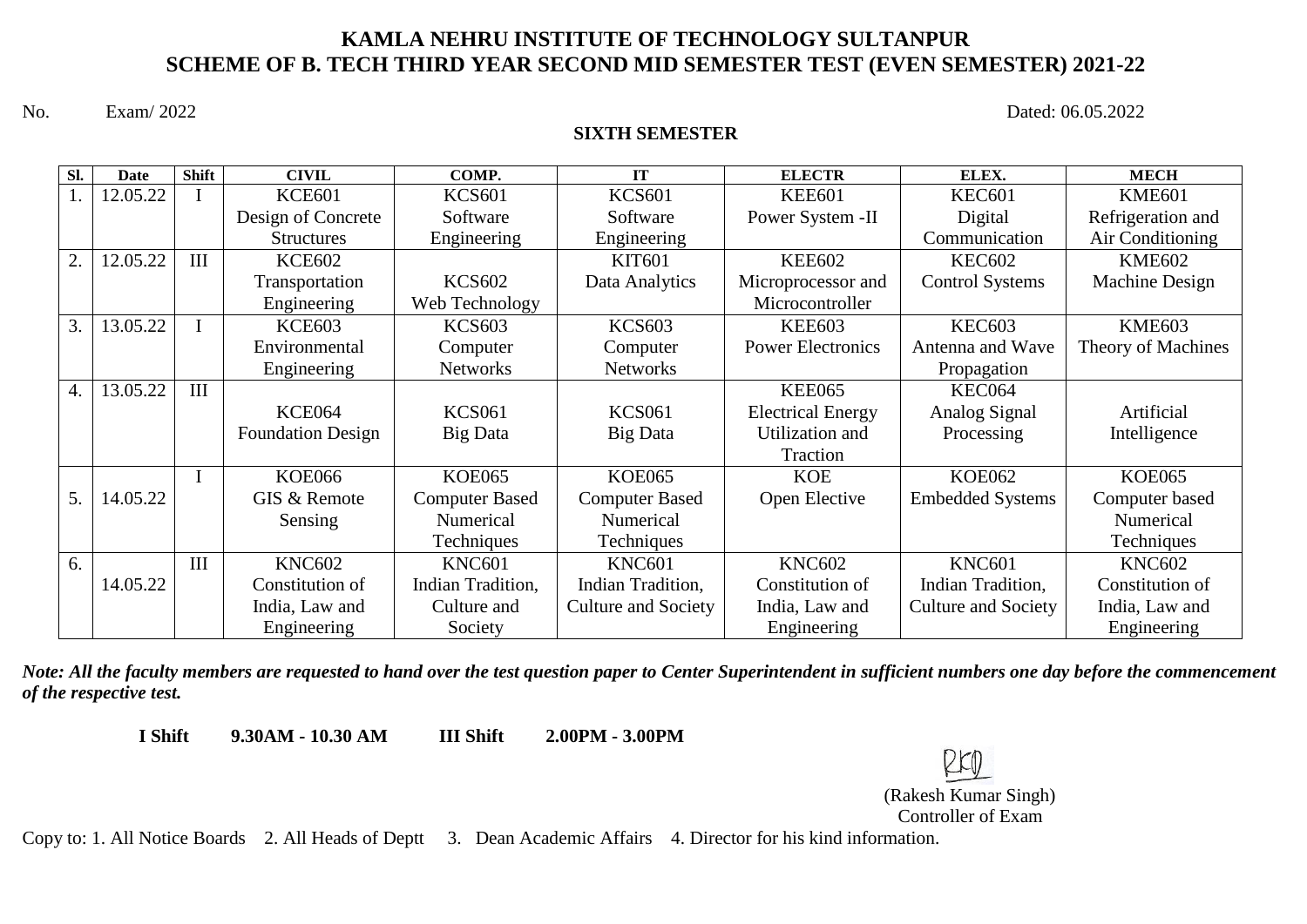### **KAMLA NEHRU INSTITUTE OF TECHNOLOGY SULTANPUR SCHEME OF MCA SECOND MID SEMESTER TEST (EVEN SEMESTER) 2021-22**

No. Exam/ 2022 Dated: 06.05.2022

#### **FOURTH SEMESTER**

| SI. | Date     | <b>Shift</b> | <b>CIVIL</b>                        |
|-----|----------|--------------|-------------------------------------|
|     | 12.05.22 | IV           | <b>Software Quality Engineering</b> |
| 2.  | 13.05.22 | IV           | <b>Neural Networks</b>              |
| 3.  | 14.05.22 | IV           | Machine Learning                    |

*Note: All the faculty members are requested to hand over the test question paper to Center Superintendent in sufficient numbers one day before the commencement of the respective test.*

**IV Shift 3.30PM - 4.30PM** 

(Rakesh Kumar Singh) Controller of Exam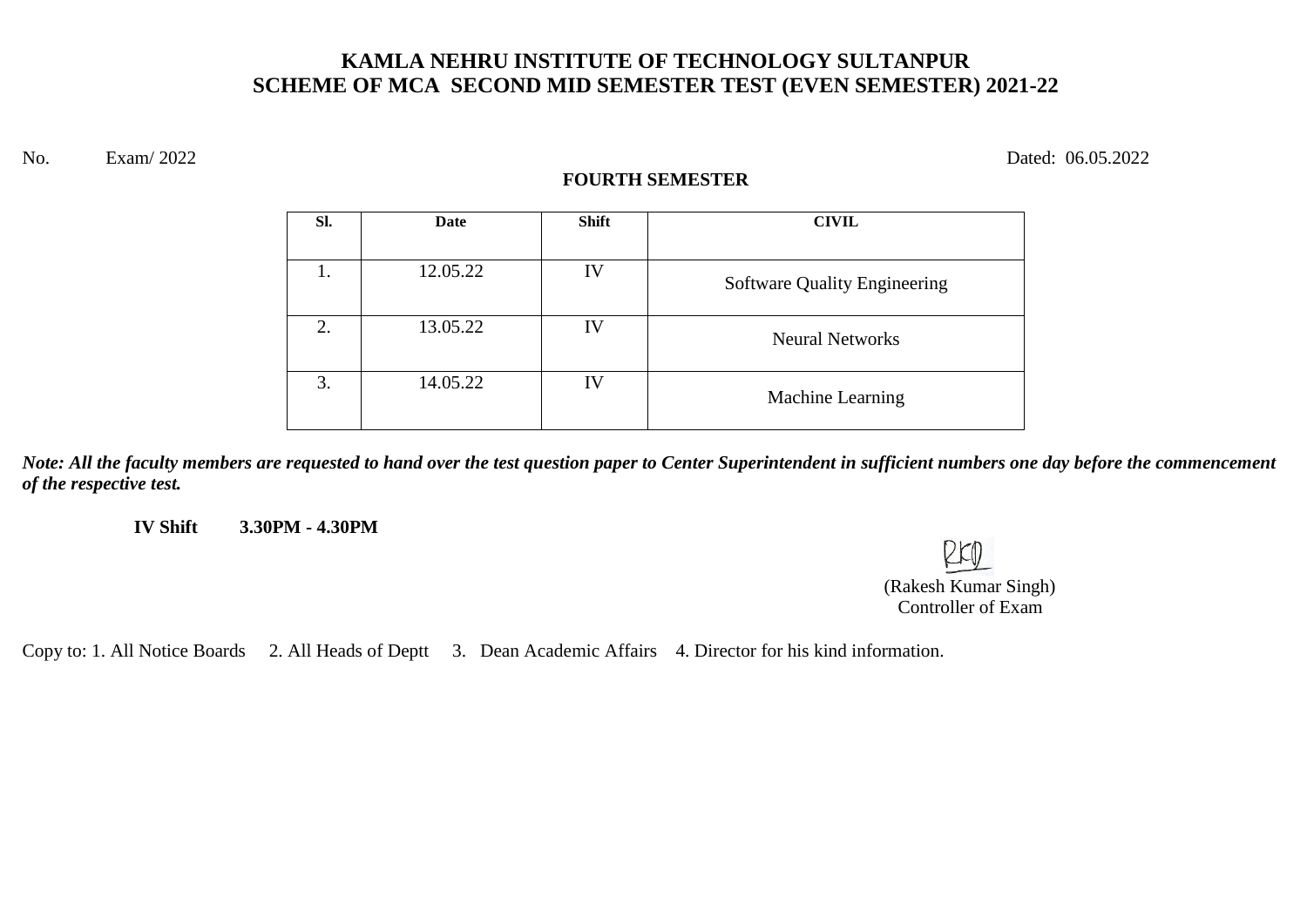#### **KAMLA NEHRU INSTITUTE OF TECHNOLOGY SULTANPUR SCHEME OF B. TECH SECOND YEAR FIRST MID SEMESTER TEST (EVEN SEMESTER) 2021-22**

No. Exam/ 2022 Dated: 06.05.2022

#### **FOURTH SEMESTER**

| SI.              | <b>Date</b> | <b>Shift</b> | <b>CIVIL</b>           | COMP.                   | IT                      | <b>ELECTR</b>                | ELEX.                  | <b>MECH</b>                  |
|------------------|-------------|--------------|------------------------|-------------------------|-------------------------|------------------------------|------------------------|------------------------------|
|                  | 12.05.22    | $\mathbf{I}$ | <b>KCE401</b>          |                         | <b>KCS401</b>           | <b>KEE401</b>                | <b>KEC401</b>          | <b>KME401</b>                |
|                  |             |              | Material Testing &     | <b>KCS401</b>           | <b>Operating System</b> | <b>Digital Electronics</b>   | Communication          | <b>Strength of Materials</b> |
|                  |             |              | Construction           | <b>Operating System</b> |                         |                              | Engg.                  |                              |
|                  |             |              | Practices              |                         |                         |                              |                        |                              |
| $\overline{2}$ . | 12.05.22    | IV           |                        | <b>KCS402</b>           | <b>KCS402</b>           | <b>KEE402</b>                | <b>KEC402</b>          | <b>KME402</b>                |
|                  |             |              | <b>KCE402</b>          | Theory of               | Theory of               | <b>Electrical Machines I</b> | <b>Analog Cicuits</b>  | Materials                    |
|                  |             |              | Introduction to        | Automata &              | Automata &              |                              |                        | Engineering                  |
|                  |             |              | <b>Solid Mechanics</b> | Formal Languages        | Formal Languages        |                              |                        |                              |
| 3.               | 13.05.22    | $\mathbf{I}$ | <b>KCE403</b>          | <b>KCS403</b>           | <b>KIT 401</b>          | <b>KEE403</b>                | <b>KEC403</b>          | <b>KME403</b>                |
|                  |             |              | Hydraulic              | Microprocessor          | Web Designing           | Network Analysis &           | Signal & Systems       | Manufacturing                |
|                  |             |              | Engineering            |                         |                         | Synthesis                    |                        | Processes                    |
| 4.               | 13.05.22    | IV           | <b>KAS 402</b>         | <b>KAS 401</b>          | <b>KAS 401</b>          | <b>KAS 402</b>               | <b>KAS 401</b>         |                              |
|                  |             |              | Maths IV               | Technical               | Technical               | Maths IV                     | Technical              | <b>KAS 402</b>               |
|                  |             |              |                        | Communication           | Communication           |                              | Communication          | Maths III                    |
|                  |             |              |                        |                         |                         |                              |                        |                              |
|                  |             | $\mathbf{I}$ | <b>KNC 402</b>         | <b>KNC 401</b>          | <b>KNC 401</b>          | <b>KNC 402</b>               | <b>KNC 401</b>         | <b>KNC 402</b>               |
| 5.               | 14.05.22    |              | Python                 | <b>Computer System</b>  | <b>Computer System</b>  | Python                       | <b>Computer System</b> | Python                       |
|                  |             |              | Programming            | Security                | Security                | Programming                  | Security               | Programming                  |
|                  |             |              |                        |                         |                         |                              |                        |                              |
| 6.               |             | IV           | <b>KVE 401</b>         | <b>KOE 043</b>          | <b>KOE 043</b>          | <b>KVE 401</b>               | <b>KOE044</b>          | <b>KVE 401</b>               |
|                  | 14.05.22    |              | Universal Human        | Energy Science &        | Energy Science &        | Universal Human              | Sensors $\&$           | Universal Human              |
|                  |             |              | Values & Ethics        | Engineering             | Engineering             | Values & Ethics              | Instrumentation        | Values & Ethics              |
|                  |             |              |                        |                         |                         |                              |                        |                              |

*Note: All the faculty members are requested to hand over the test question paper to Center Superintendent in sufficient numbers one day before the commencement of the respective test.*

**II Shift 11.30AM - 12.30 PM IV Shift 3.30PM - 4.30PM** 

(Rakesh Kumar Singh)

Controller of Exam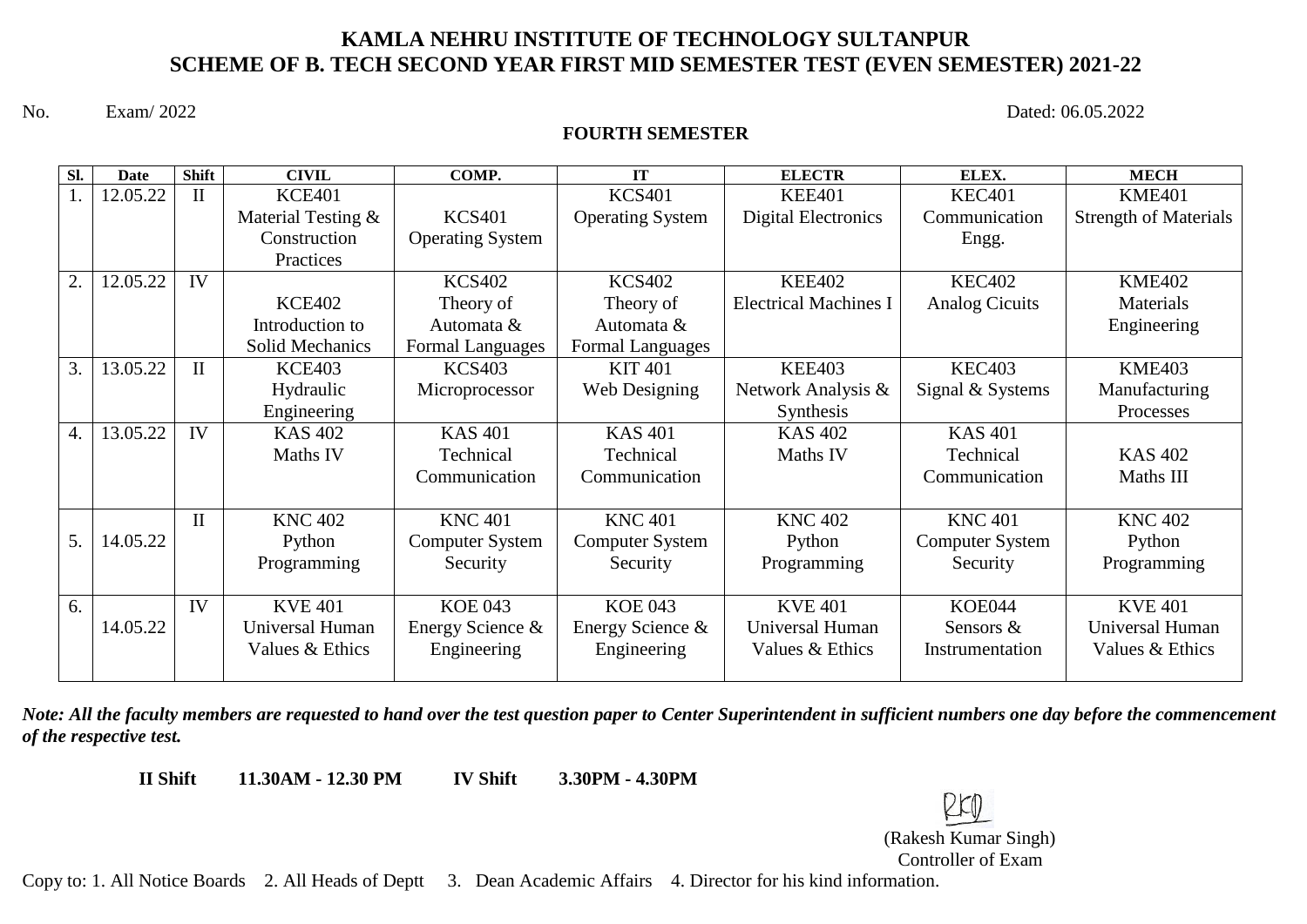# **KAMLA NEHRU INSTITUTE OF TECHNOLOGY SULTANPUR SCHEME OF B. TECH FIRST YEAR FIRST MID SEMESTER TEST (EVEN SEMESTER) 2021-22**<br>Dated: 06.05.202

#### No. Exam/ 2022 Dated: 06.05.2022

#### **SECOND SEMESTER**

| Sl. | <b>Date</b> | <b>Shift</b>   | <b>CIVIL</b>                      | COMP.                   | <b>IT</b>               | <b>ELECTR</b>                     | ELEX.                   | <b>MECH</b>                       | <b>MCA</b>                          |
|-----|-------------|----------------|-----------------------------------|-------------------------|-------------------------|-----------------------------------|-------------------------|-----------------------------------|-------------------------------------|
|     | 12.05.22    |                | <b>KAS202T</b><br>Engg. Chemistry | <b>KAS201T</b>          | <b>KAS201T</b>          | <b>KAS202T</b><br>Engg. Chemistry | <b>KAS201T</b>          | <b>KAS202T</b><br>Engg. Chemistry | <b>KCA201</b><br>Theory of Automata |
|     |             |                |                                   | Engg. Physics           | Engg. Physics           |                                   | Engg. Physics           |                                   | & Formal Languages                  |
| 2.  | 12.05.22    | $\mathbf{III}$ | KEC201T                           | <b>KEE201T</b>          | <b>KEE201T</b>          | KEC201T Emerging                  | <b>KEE201T</b>          | KEC201T Emerging                  | <b>KCA202</b>                       |
|     |             |                | <b>Emerging Domain</b>            | <b>Basic Electrical</b> | <b>Basic Electrical</b> | Domain in Electronics             | <b>Basic Electrical</b> | Domain in                         | <b>Object Oriented</b>              |
|     |             |                | in Electronics<br>Engineering     | Engineering             | Engineering             | Engineering                       | Engineering             | Electronics<br>Engineering        | Programming                         |
| 3.  | 13.05.22    |                | <b>KAS203T</b>                    | <b>KAS203T</b>          | <b>KAS203T</b>          | <b>KAS203T</b>                    | KAS203T                 | <b>KAS203T</b>                    | <b>KCA203</b>                       |
|     |             |                | Engineering                       | Engineering             | Engineering             | Engineering                       | Engineering             | Engineering                       | <b>Operating Systems</b>            |
|     |             |                | Mathematics II                    | Mathematics II          | <b>Mathematics II</b>   | <b>Mathematics II</b>             | Mathematics II          | Mathematics II                    |                                     |
| 4.  | 13.05.22    | III            | KME201T                           | <b>KCS201T</b>          | <b>KCS201T</b>          | KME201T                           | KCS201T                 | KME201T                           | <b>KCA204</b>                       |
|     |             |                | Fundamentals of                   | Programming for         | Programming for         | Fundamentals of                   | Programming for         | Fundamentals of                   | Database                            |
|     |             |                | Mechanical Engg &                 | Problem Solving         | Problem Solving         | Mechanical Engg &                 | Problem Solving         | Mechanical Engg &                 | Management System                   |
|     |             |                | Mechatronics                      |                         |                         | Mechatronics                      |                         | Mechatronics                      |                                     |
|     |             |                | KMC202T                           | KMC201T                 | KMC201T                 | KMC202T                           | KMC201T                 | KMC202T                           | <b>KCA205</b>                       |
| 5.  | 14.05.22    |                | Emerging                          | AI for Engineering      | AI for Engineering      | <b>Emerging Technology</b>        | AI for Engineering      | Emerging                          | Data Structures &                   |
|     |             |                | Technology for                    |                         |                         | for Engineering                   |                         | Technology for                    | Analysis of                         |
|     |             |                | Engineering                       |                         |                         |                                   |                         | Engineering                       | Algorithms                          |
| 6.  |             | $\mathbf{III}$ | <b>KNC201</b>                     | <b>KNC201</b>           | <b>KNC201</b>           | <b>KNC201</b>                     | <b>KNC201</b>           | <b>KNC201</b>                     | KCAA01                              |
|     | 14.05.22    |                | Soft Skills II                    | Soft Skills II          | Soft Skills II          | Soft Skills II                    | Soft Skills II          | Soft Skills II                    | <b>Cyber Security</b>               |
|     |             |                |                                   |                         |                         |                                   |                         |                                   |                                     |
|     |             |                |                                   |                         |                         |                                   |                         |                                   |                                     |

*Note: All the faculty members are requested to hand over the test question paper to Center Superintendent in sufficient numbers one day before the commencement of the respective test.*

**I Shift 9.30AM - 10.30 AM III Shift 2.00PM - 3.00PM** 

(Rakesh Kumar Singh) Controller of Exam